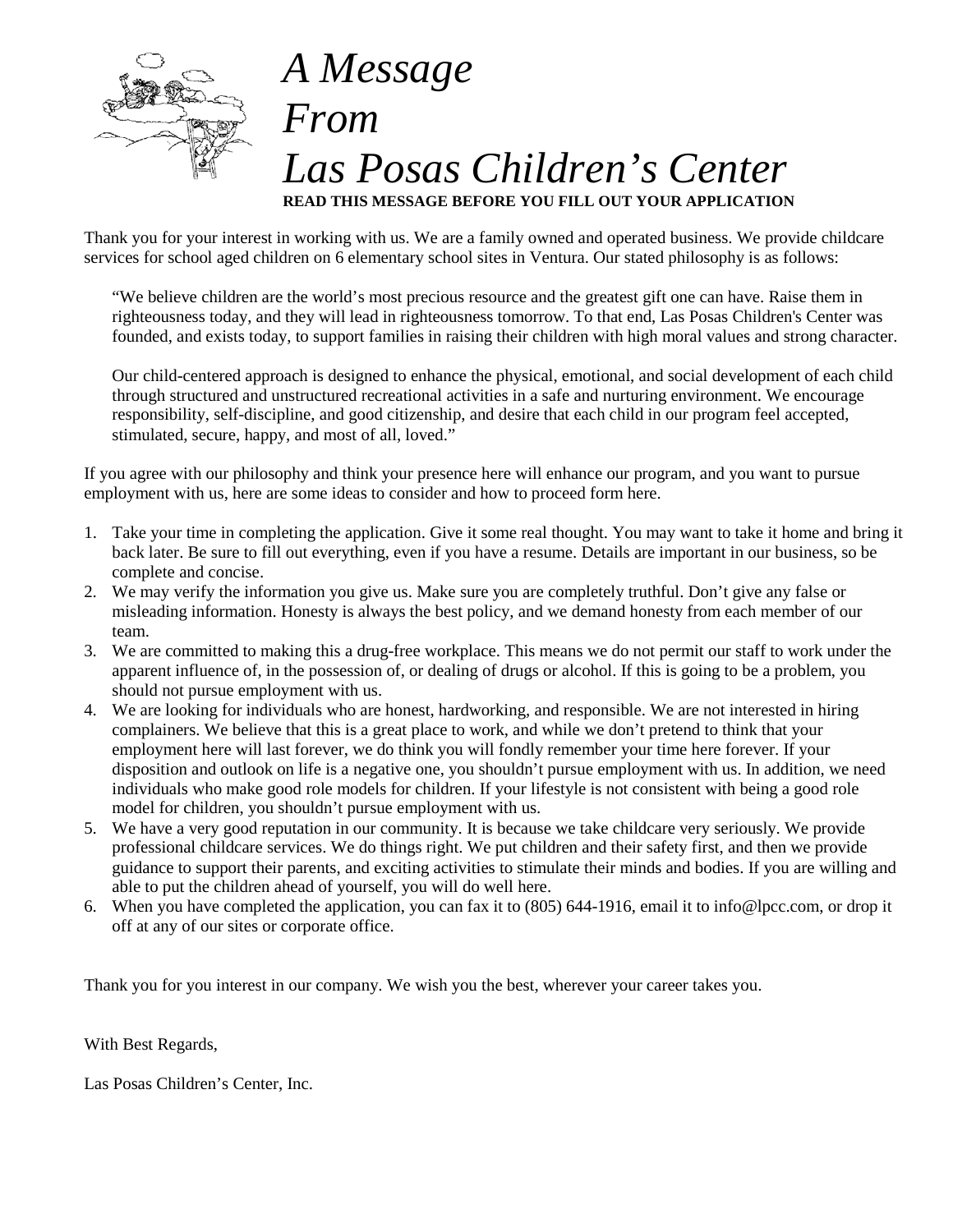### **LAS POSAS CHILDREN'S CENTER, INC.**

4435 McGRATH STREET, SUITE 308 VENTURA CA 93003 (805) 644-4344 *Application for Employment*

| PLEASE PRINT CLEARLY           | . .<br>.                            |             |
|--------------------------------|-------------------------------------|-------------|
| <b>FULL NAME</b>               |                                     | <b>DATE</b> |
|                                |                                     |             |
|                                |                                     |             |
| ADDRESS                        | <b>CITY</b>                         | ZIP         |
|                                |                                     |             |
|                                |                                     |             |
|                                |                                     |             |
| <b>PHONE</b>                   | Email                               |             |
|                                |                                     |             |
|                                |                                     |             |
|                                |                                     |             |
| Are you 18 years old or older? | What position are you applying for? |             |
|                                |                                     |             |

Who referred you to this job?

Do you hold a current Pediatric First Aid and Pediatric CPR Certificate? \_\_\_\_\_\_\_\_\_\_\_\_\_\_\_\_\_\_\_\_\_\_\_\_\_\_

If hired, you must be able to furnish proof that you are an U.S. citizen or otherwise legally permitted to work in the U.S.

Can you provide such proof ?  $\Box$  Yes  $\Box$  No

Are you available for an interview?  $\Box$  Yes  $\Box$  No

## **EMPLOYMENT HISTORY**

| <b>DATES</b> | PLACE OF EMPLOYMENT | <b>SUPERVISOR</b> | <b>PHONE</b> | <b>DUTIES</b> | <b>WHY LEFT</b> |
|--------------|---------------------|-------------------|--------------|---------------|-----------------|
|              |                     |                   |              |               |                 |
|              |                     |                   |              |               |                 |
|              |                     |                   |              |               |                 |
|              |                     |                   |              |               |                 |
|              |                     |                   |              |               |                 |
|              |                     |                   |              |               |                 |
|              |                     |                   |              |               |                 |
|              |                     |                   |              |               |                 |

List any child supervision related experiences you have had, such as AYSO or Little League coaching, scoutmaster, piano teacher, etc.

What contributions do you think you can make to the program?

What contribution do you think a well-run childcare program can do for children?

Write a brief biographical sketch.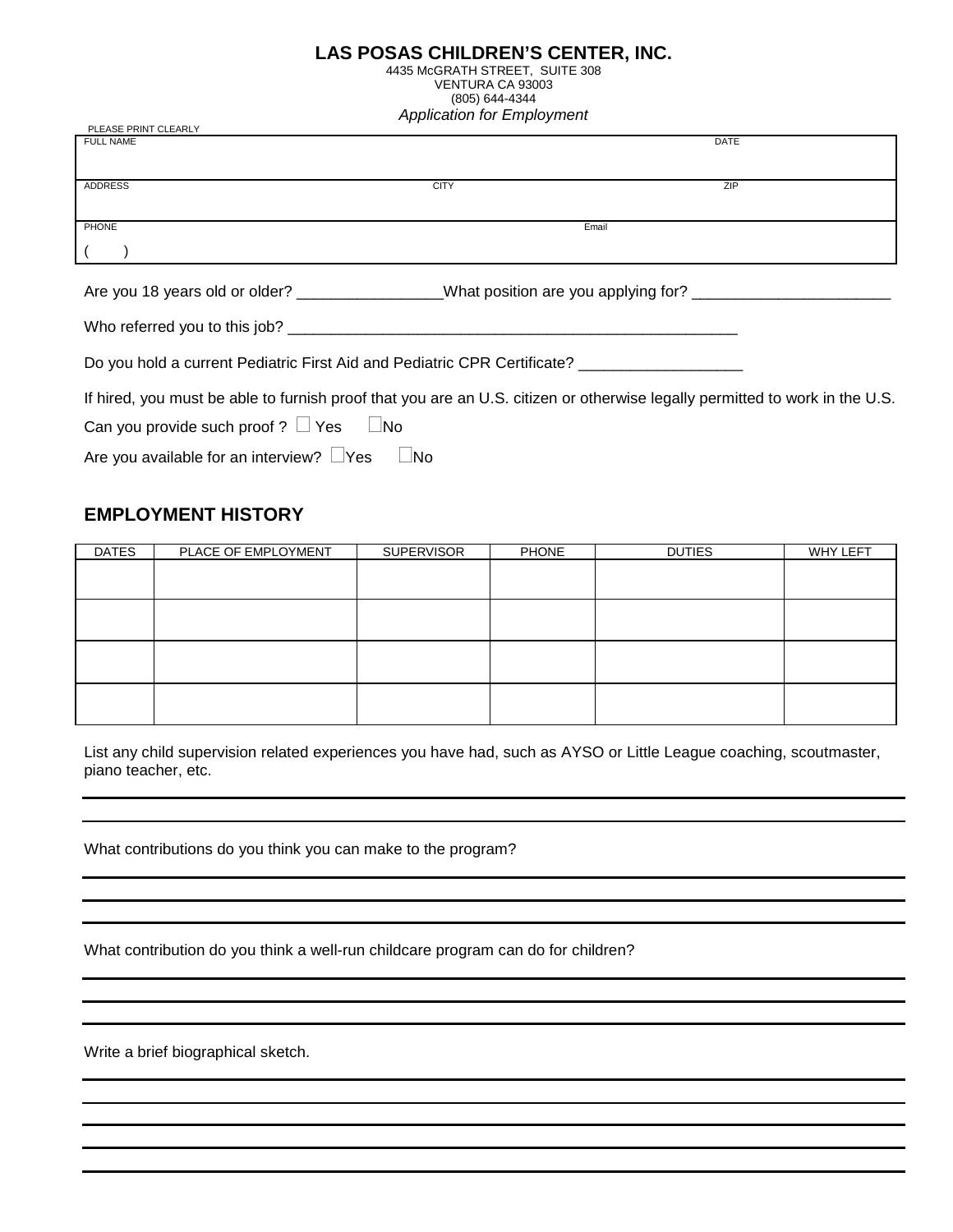## **EDUCATIONAL BACKROUND**

| Name of High School:<br>Circle highest grade completed                                                                                                                                                                                                                       | Circle certificate received |                      | Circle Highest grade completed College/University |
|------------------------------------------------------------------------------------------------------------------------------------------------------------------------------------------------------------------------------------------------------------------------------|-----------------------------|----------------------|---------------------------------------------------|
| <b>DIPLOMA</b><br>9<br>12<br>10<br>11                                                                                                                                                                                                                                        | <b>GED</b>                  |                      | $1\ 2\ 3\ 4\ 5+$                                  |
| NAME OF J.C., COLLEGE OR<br><b>UNIVERSITY</b>                                                                                                                                                                                                                                |                             | <b>MAJOR</b>         | <b>DEGREE RECEIVED</b>                            |
|                                                                                                                                                                                                                                                                              |                             |                      |                                                   |
|                                                                                                                                                                                                                                                                              |                             |                      |                                                   |
|                                                                                                                                                                                                                                                                              |                             |                      |                                                   |
| List any college or vocational courses completed or currently enrolled in Child Development, Physical Education, Recreation, Psychology,<br>Sociology, Home Economics, Nursing, Art, Theater Arts, Music, and units earned toward an Elementary or Middle School Credential. |                             |                      |                                                   |
| COURSE#<br><b>COURSE TITLE</b>                                                                                                                                                                                                                                               | <b>SCHOOL</b>               | No. of unit or hours | (X) IF COMPLETED                                  |
|                                                                                                                                                                                                                                                                              |                             |                      |                                                   |
|                                                                                                                                                                                                                                                                              |                             |                      |                                                   |
|                                                                                                                                                                                                                                                                              |                             |                      |                                                   |
|                                                                                                                                                                                                                                                                              |                             |                      |                                                   |
|                                                                                                                                                                                                                                                                              |                             |                      |                                                   |

**PERSONAL REFERENCES** (Give names of 3 persons [not relatives] having knowledge of your character, experience, and ability)

| <b>NAME</b> | <b>ADDRESS</b> | PHONE # | <b>RELATIONSHIP</b> |
|-------------|----------------|---------|---------------------|
|             |                |         |                     |
|             |                |         |                     |
|             |                |         |                     |
|             |                |         |                     |

| Title 22 of the Welfare and Institutions code require that employees of Las Posas Children's Center,<br>Inc. submit fingerprints to the Dept of Social Services for the purpose of conducting a Criminal<br>Record Review. Do you agree to be Fingerprinted?                                                                                                                                                                                                                                                                                                                       | Yes $\Box$ No $\Box$ |
|------------------------------------------------------------------------------------------------------------------------------------------------------------------------------------------------------------------------------------------------------------------------------------------------------------------------------------------------------------------------------------------------------------------------------------------------------------------------------------------------------------------------------------------------------------------------------------|----------------------|
| <b>Essential Functions</b><br>Essential functions for a Child Care Teacher/Aide are to be able to communicate well with people;<br>supervise children; ability manage a group of children; properly discipline children; administer basic<br>first aid; visual and auditory ability to recognize and respond to hazards and emergencies; ability to<br>plan and implement activities; be physically able to participate with children in sports, games, and<br>other physical activities; be a positive role model to children and staff, leading by example and                   |                      |
| attitude.<br>Essential functions for a <b>Summer Camp Counselor</b> are to be able to communicate well with<br>people; supervise children; ability manage a group of children; properly discipline children;<br>administer basic first aid; visual and auditory ability to recognize and respond to hazards and<br>emergencies; ability to plan and implement activities; be physically able to participate with children in<br>sports, games, and other physical activities; be able to swim; be a positive role model to children<br>and staff, leading by example and attitude. |                      |
| In compliance with the Americans With Disabilities Act, Las Posas Children's Center, Inc can and<br>will employ people who have or have had disabilities. Are you able to perform the <b>Essential</b><br>Functions as described above and required of the position for which you are applying?<br>If no, we can discuss reasonable accommodations.                                                                                                                                                                                                                                | Yes $\Box$ No $\Box$ |